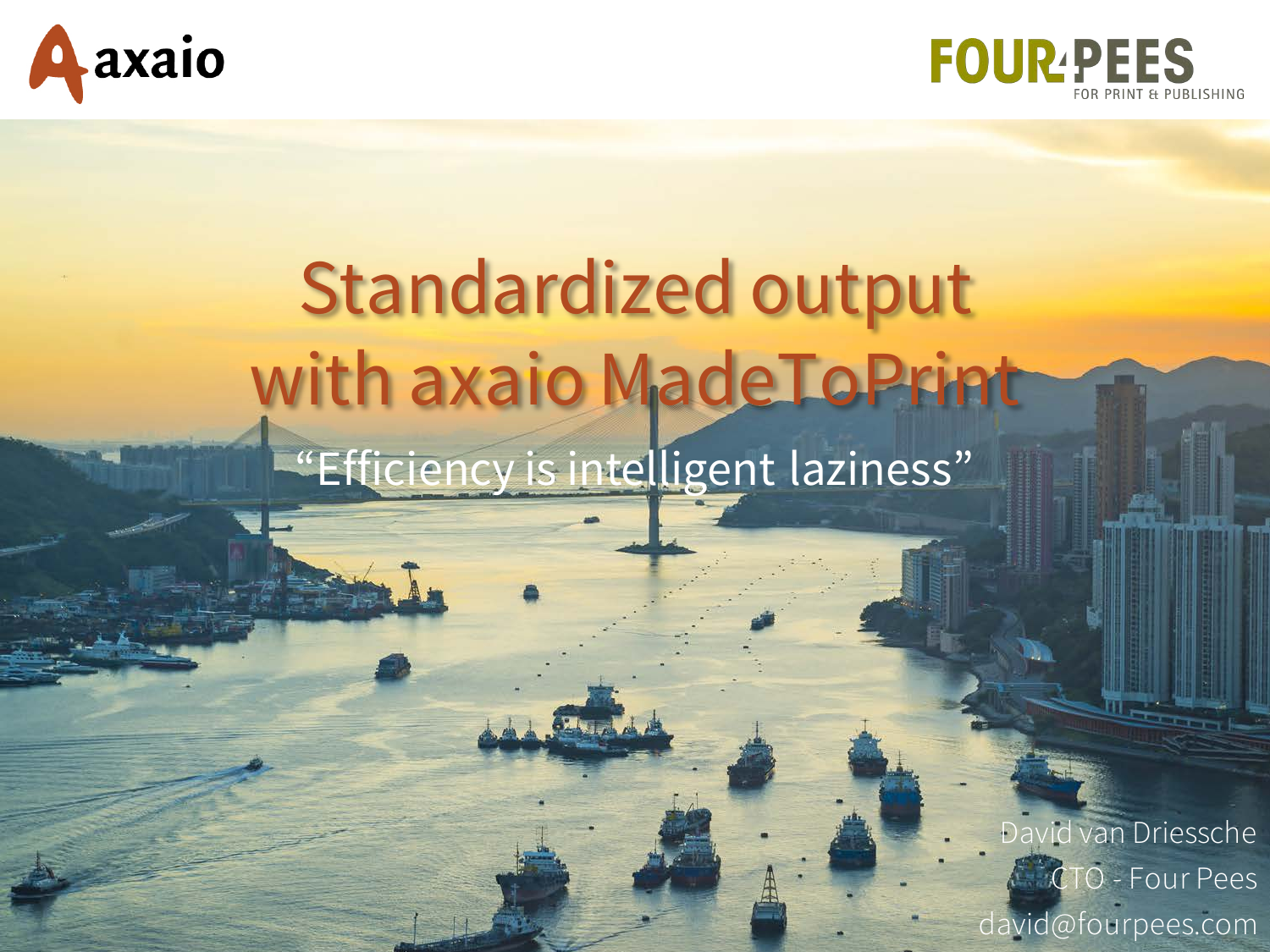## Topics

- What is MadeToPrint?
- Different versions for different tastes

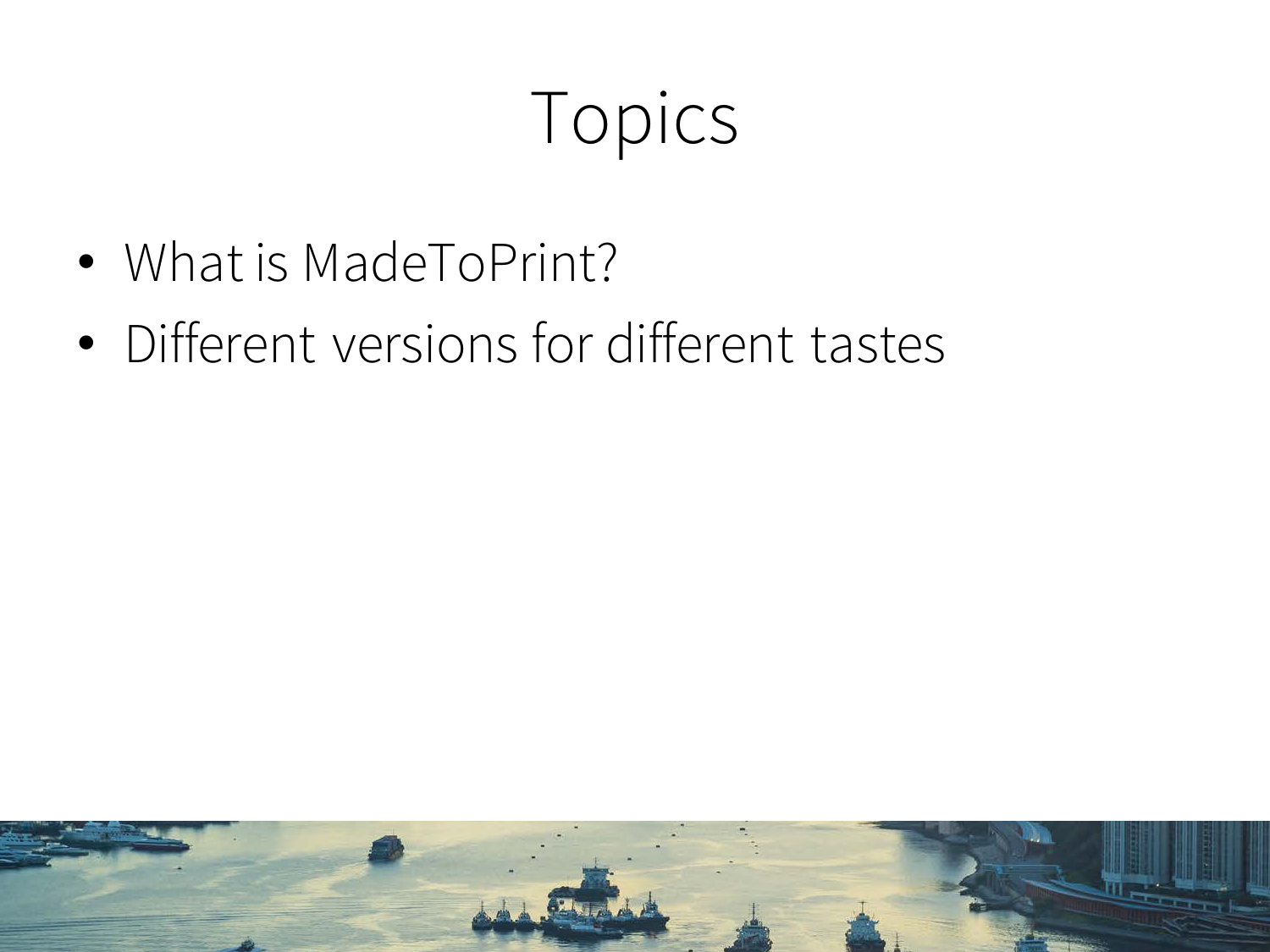#### What is MadeToPrint?

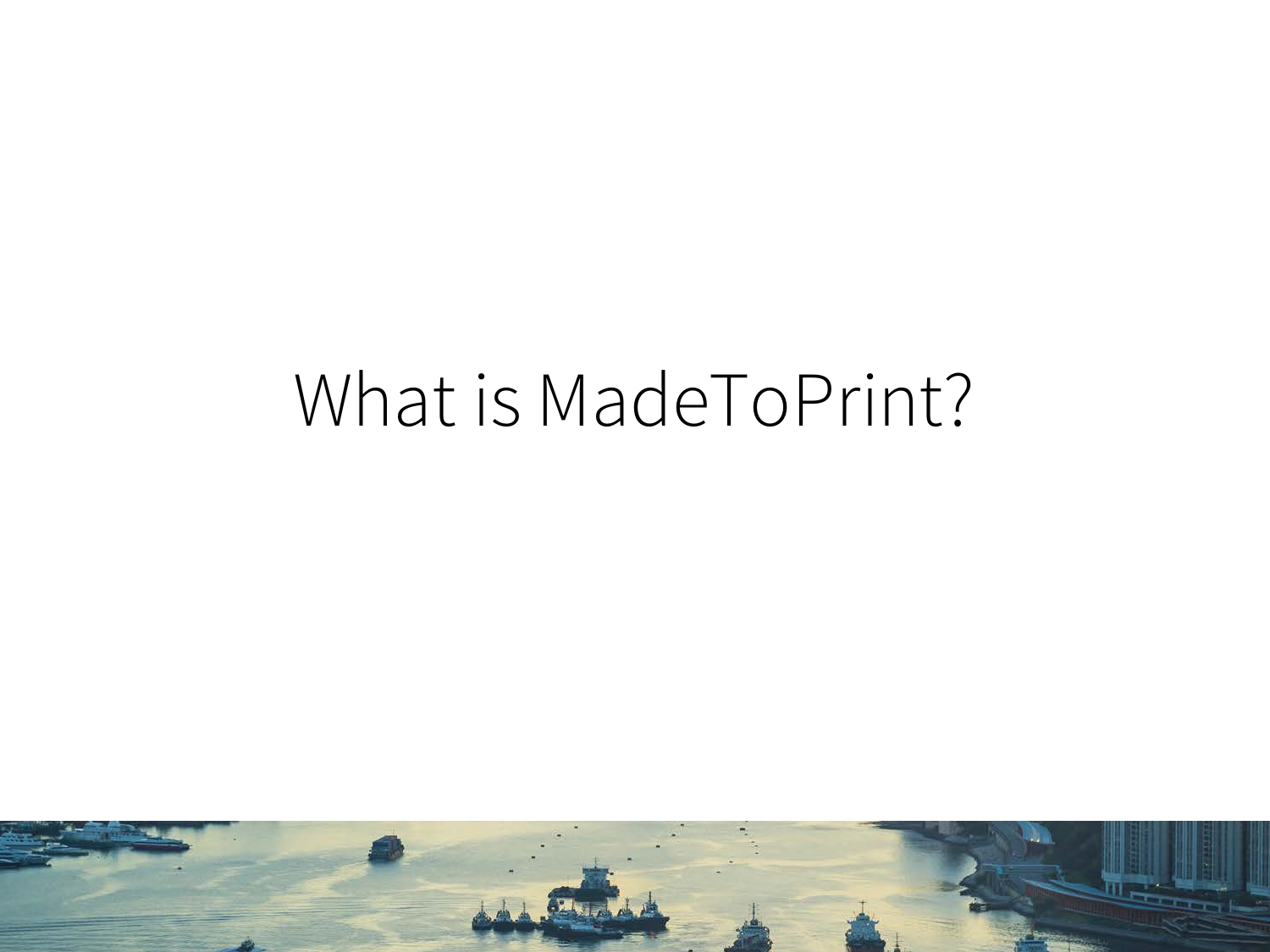## Standardized output

- MadeToPrint integrates with
	- Adobe InDesign (CS3 through CC 2015)
	- Adobe Illustrator
	- Adobe InCopy
	- QuarkXPress (7 through 2015)
- And provides very precise and flexible output control from these applications

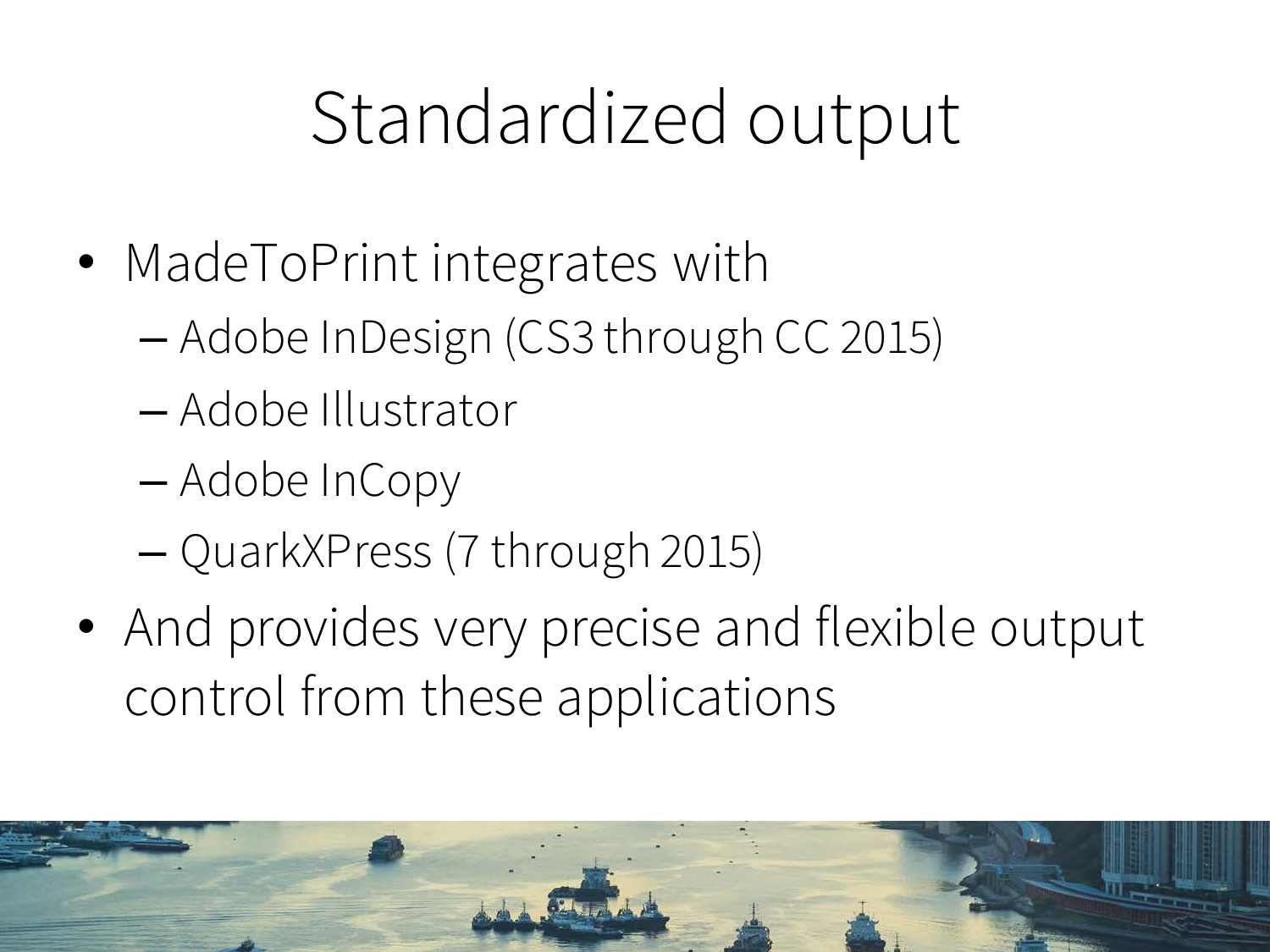## Standardized how?

- Create an "Output setting"
- Use that output setting to generate output from InDesign, QuarkXPress…
- Each output setting generates exactly one type of output

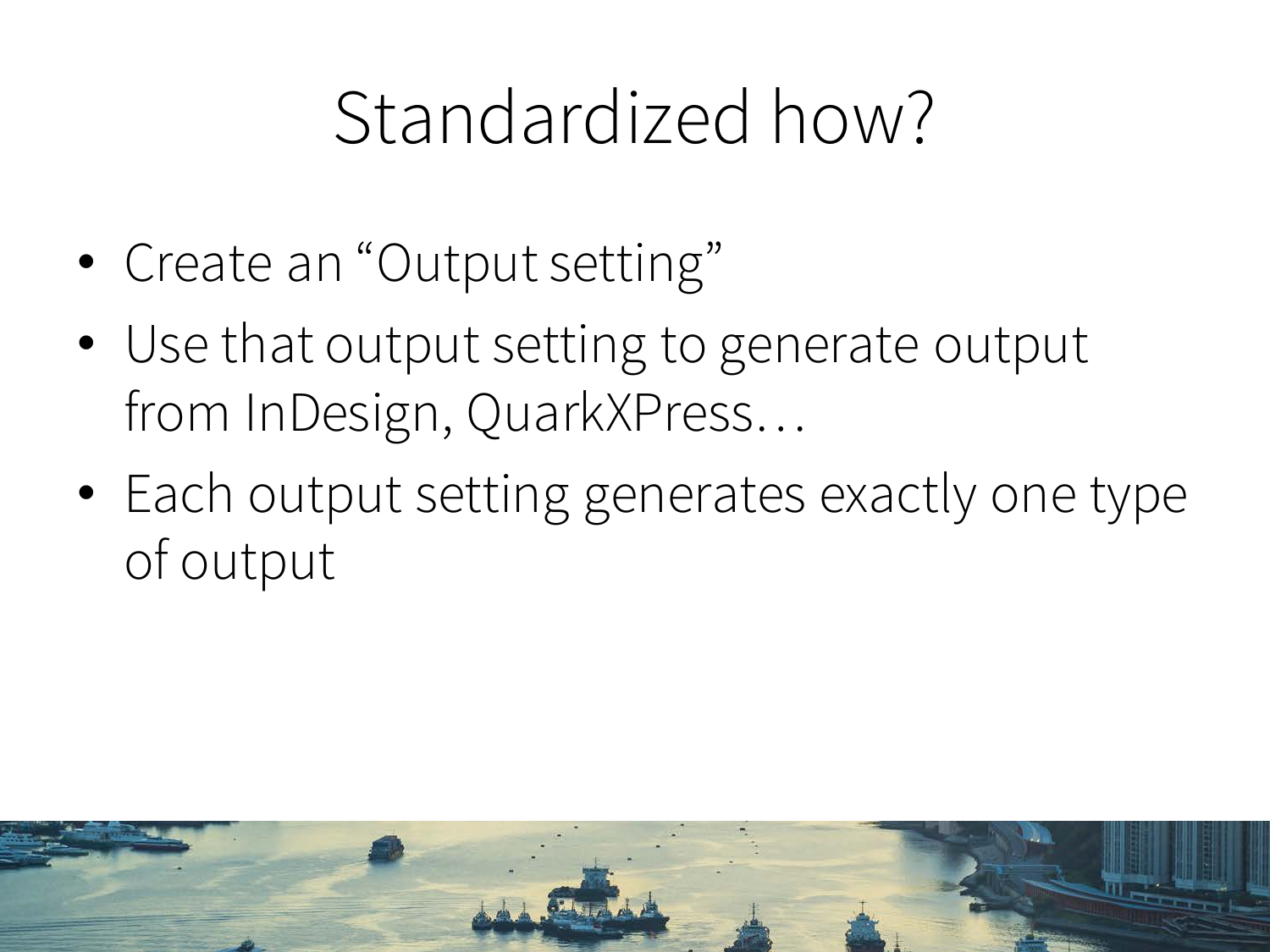## Output setting

• Allows setting up

– …

- Preflight checks and updates to perform before starting the output process
- Requested file format
- Options for that file format
- Where and with which name output should go
- Pre- and post-processing scripts

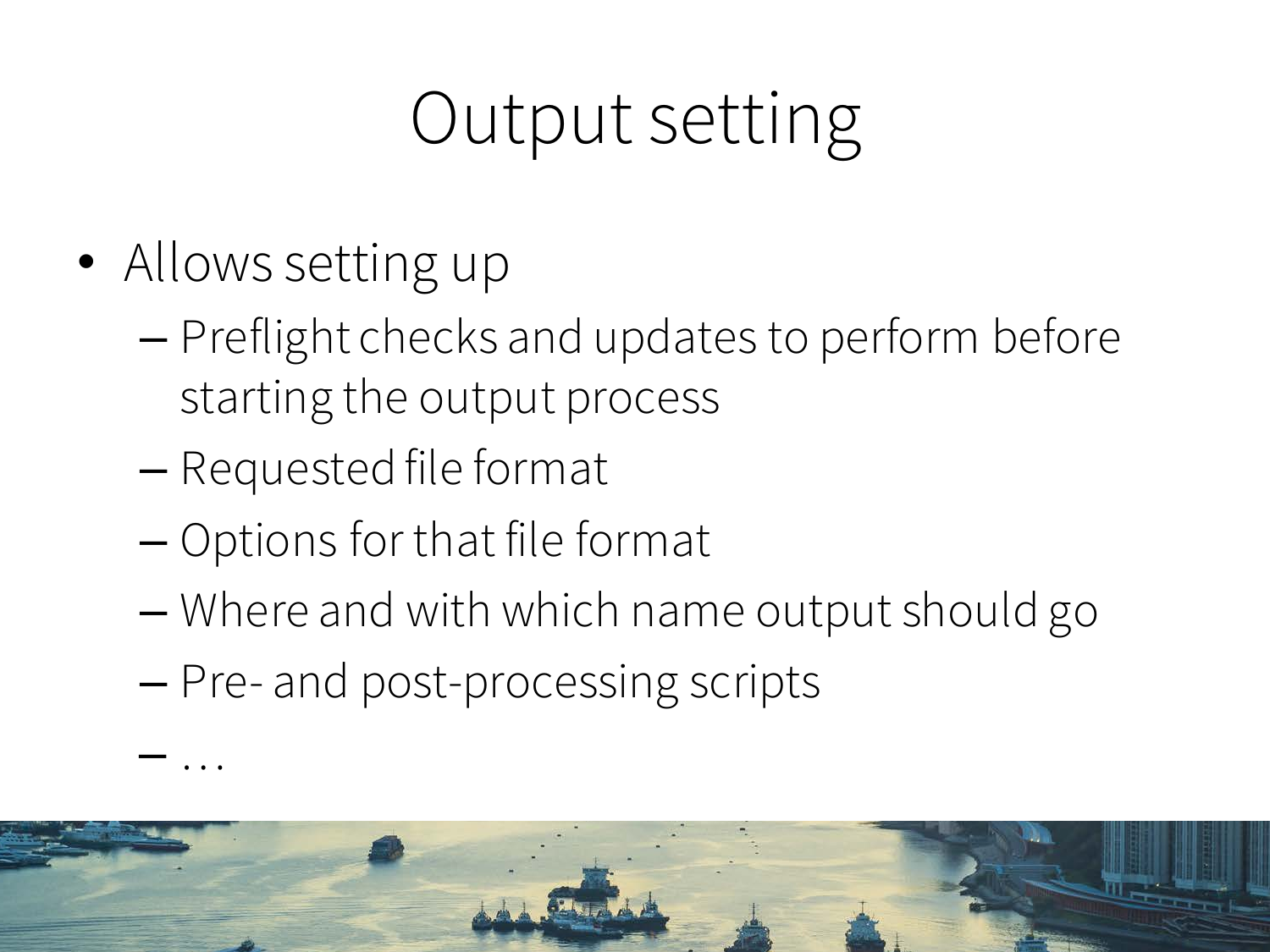## Output set

- Contains multiple output settings
- Use an output set to generate standardized output for all output settings it contains
- One click -> many different types of output

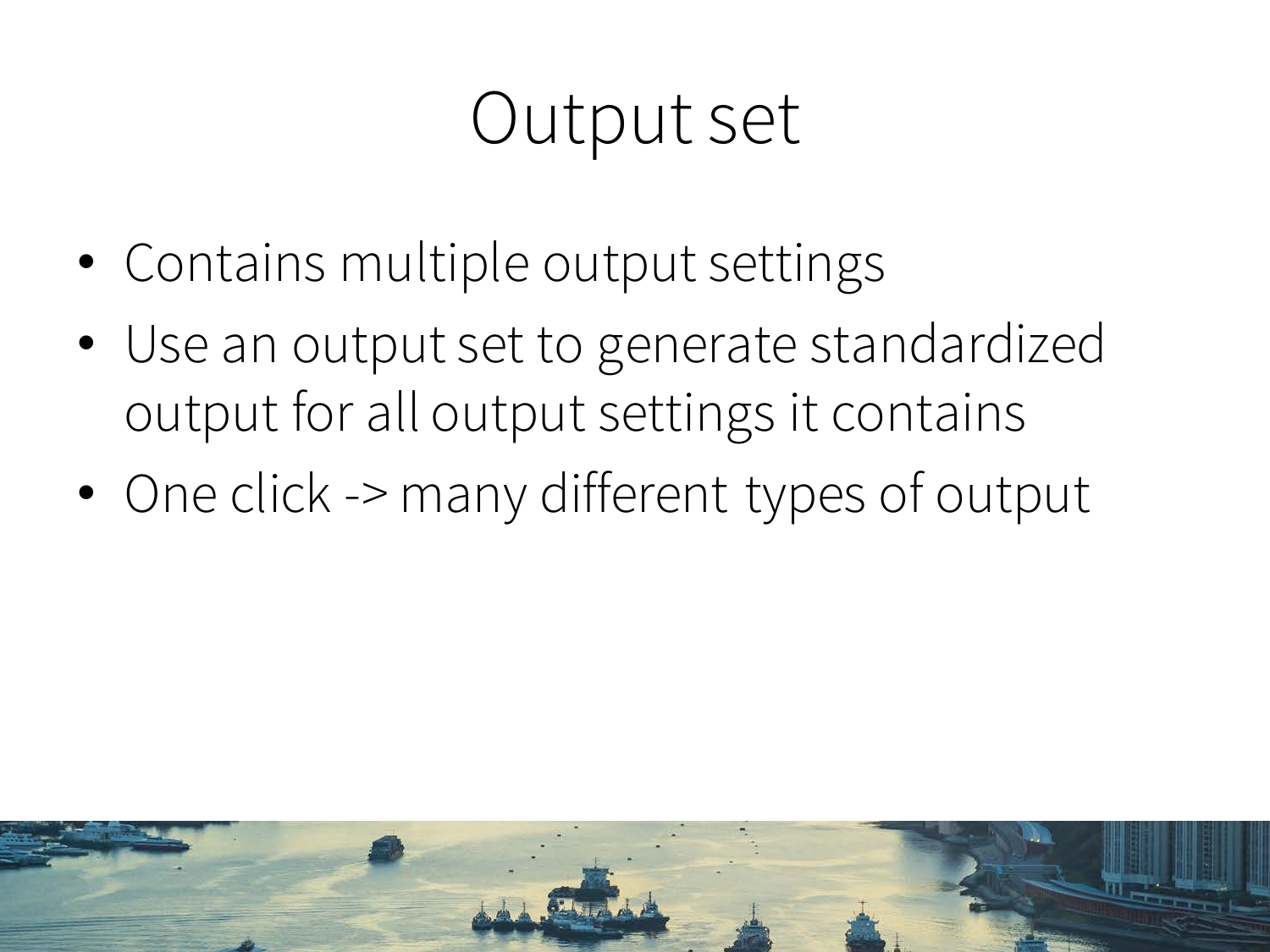#### Give it to me!

- Output settings and output sets only need to be created once
	- Can be exported and shared with others

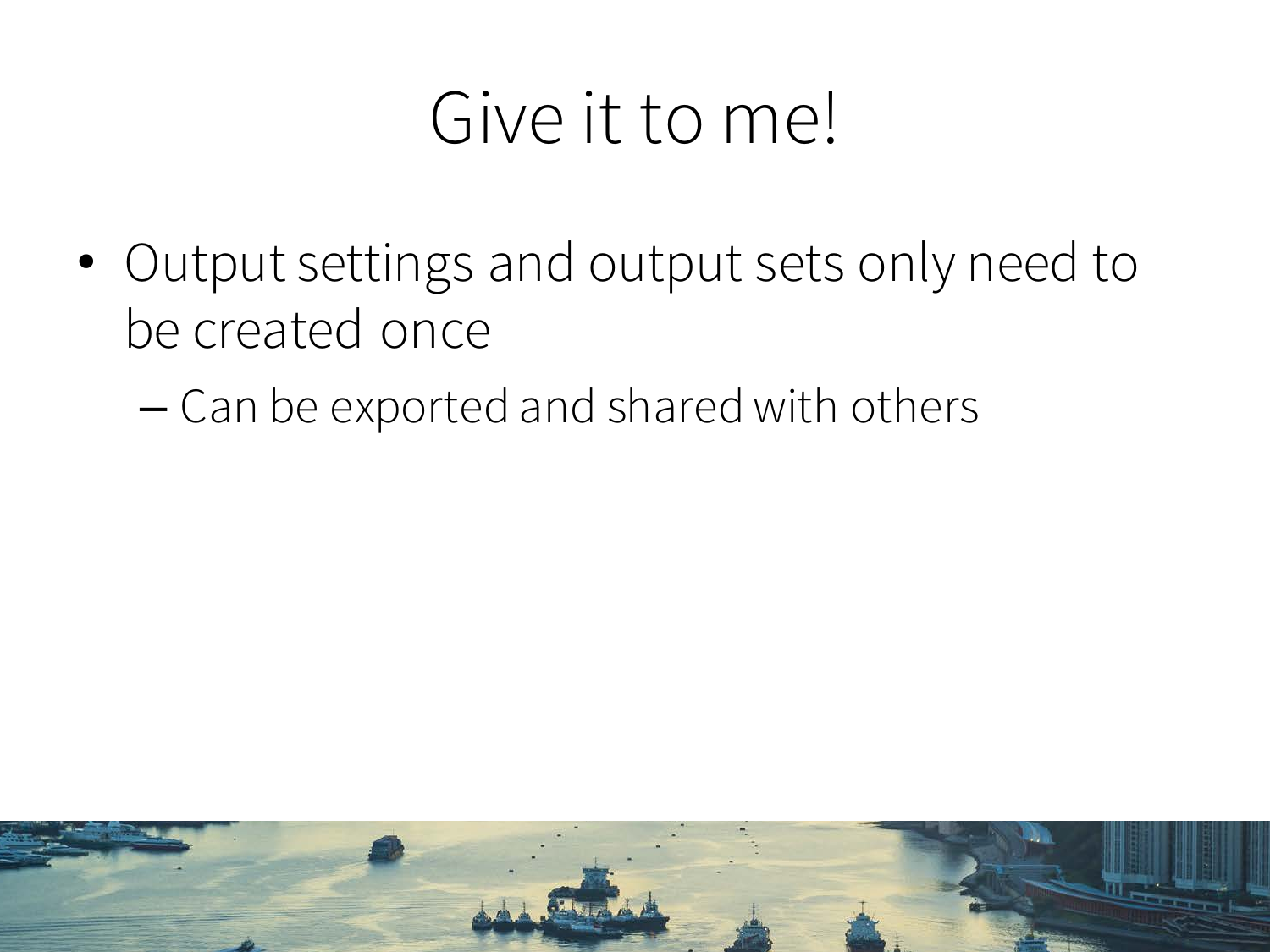#### Let's see that!

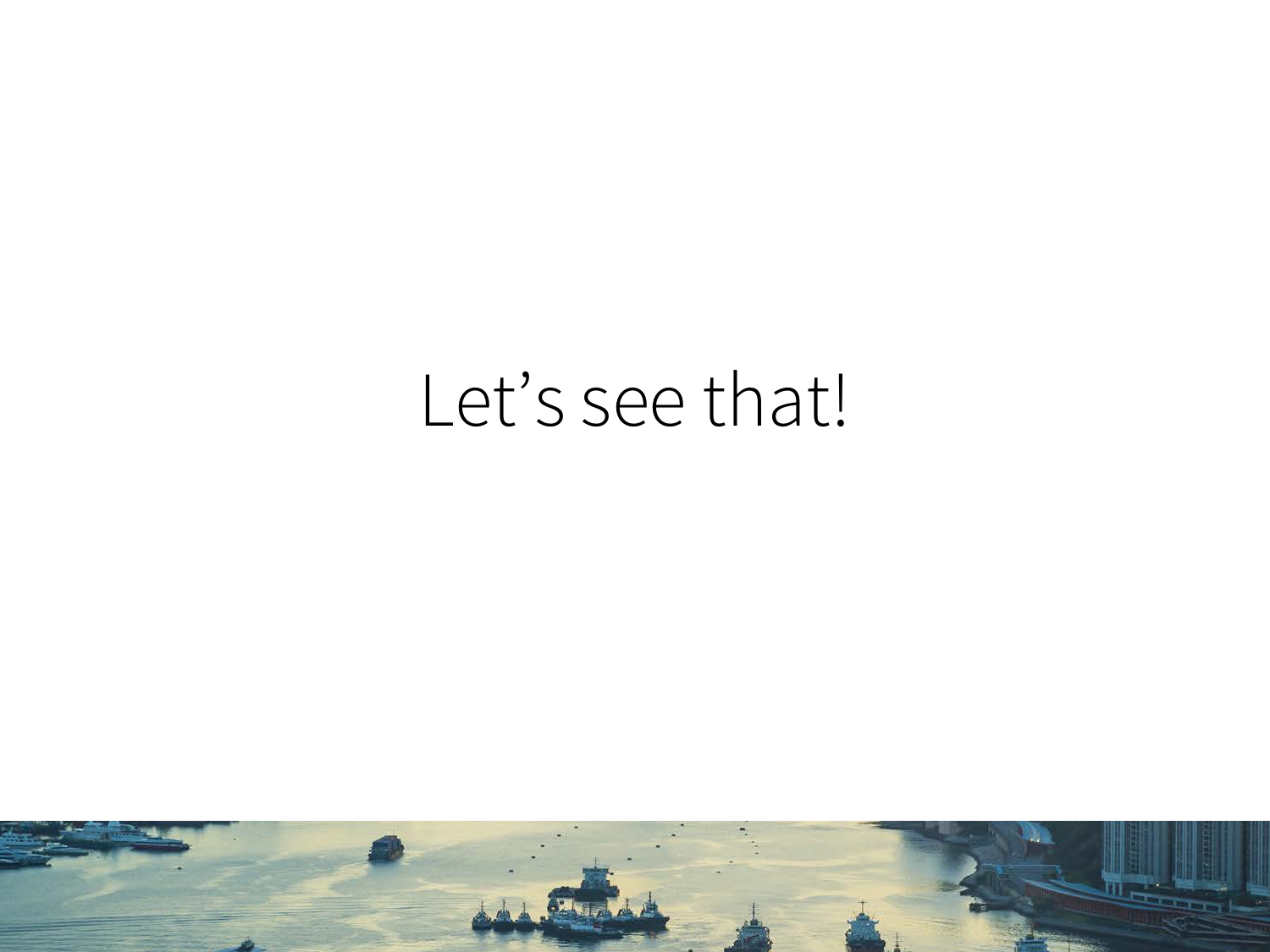#### Can I automate this?

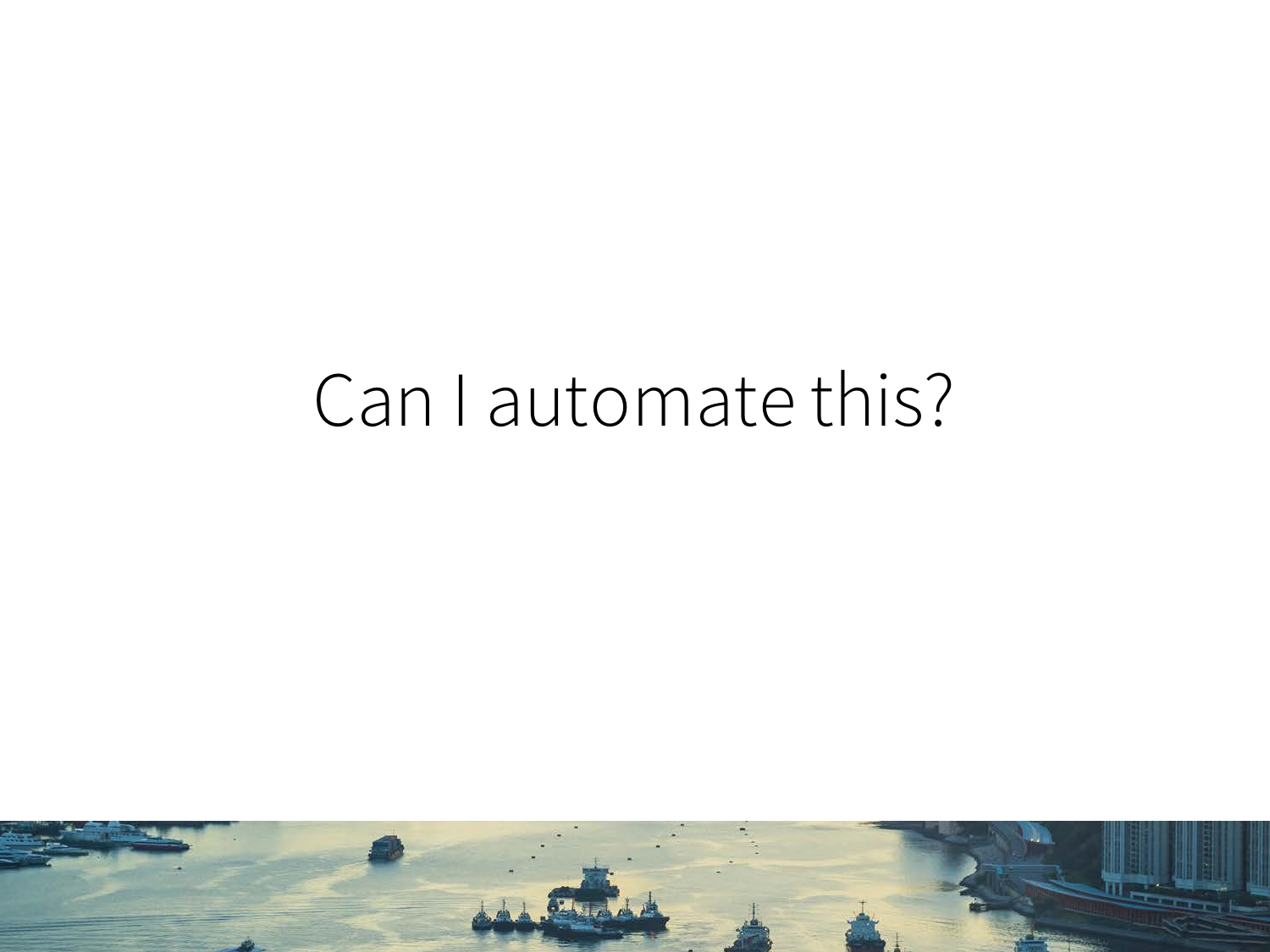## Yes, you can!

- MadeToPrint Standard
	- Manual processing "click to output"
- MadeToPrint Auto
	- Uses hot folders or integrates with Enfocus Switch
- MadeToPrint Server
	- Integrates with Adobe InDesign Server

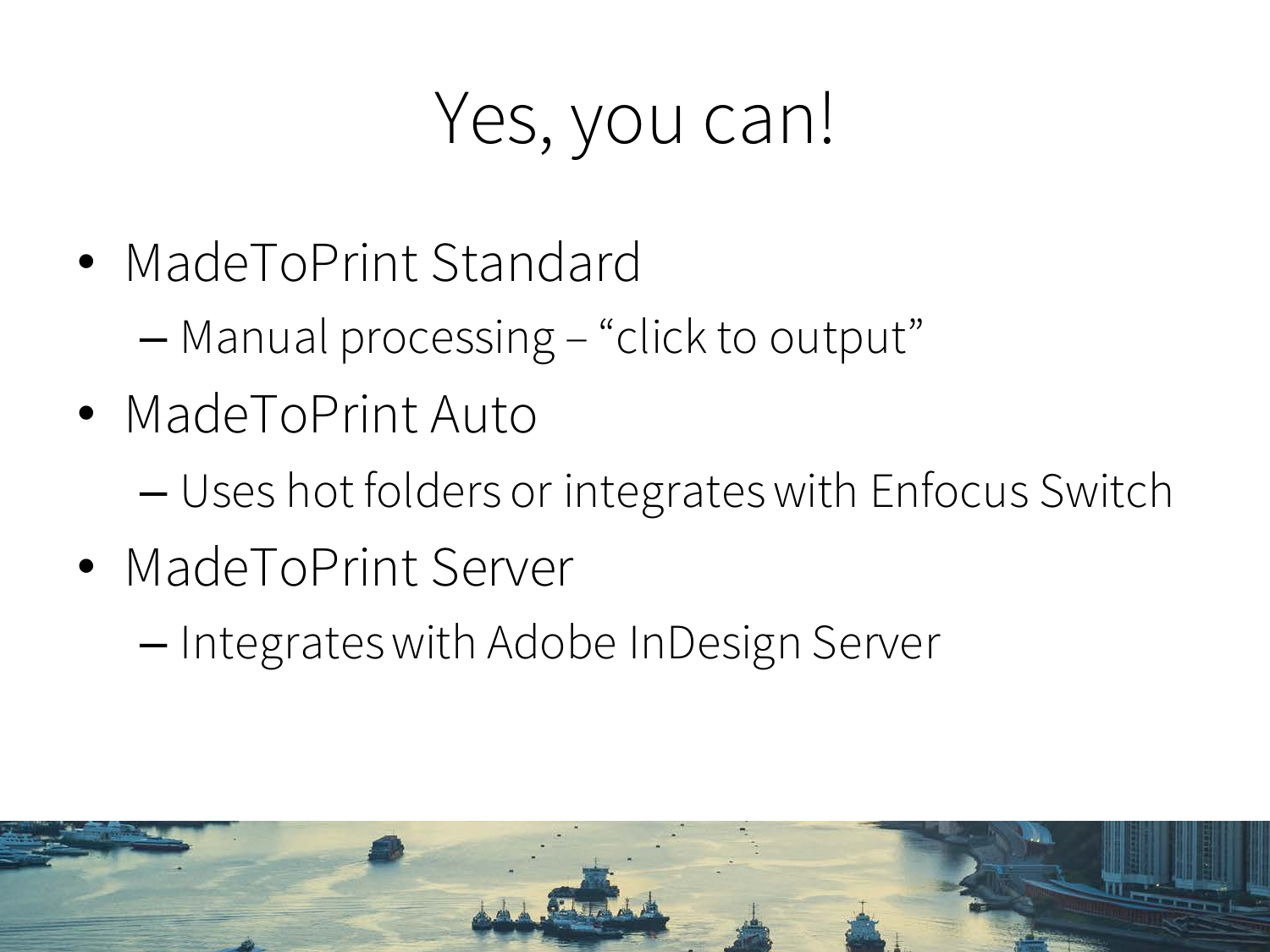## And integration

- Into automation systems – Laidback FileTrain, Enfocus Switch
- Into editorial systems
	- vjoon K4
	- Woodwing Enterprise
	- Van Gennep PlanSystem
	- Quark Publishing System
	- Using job tickets

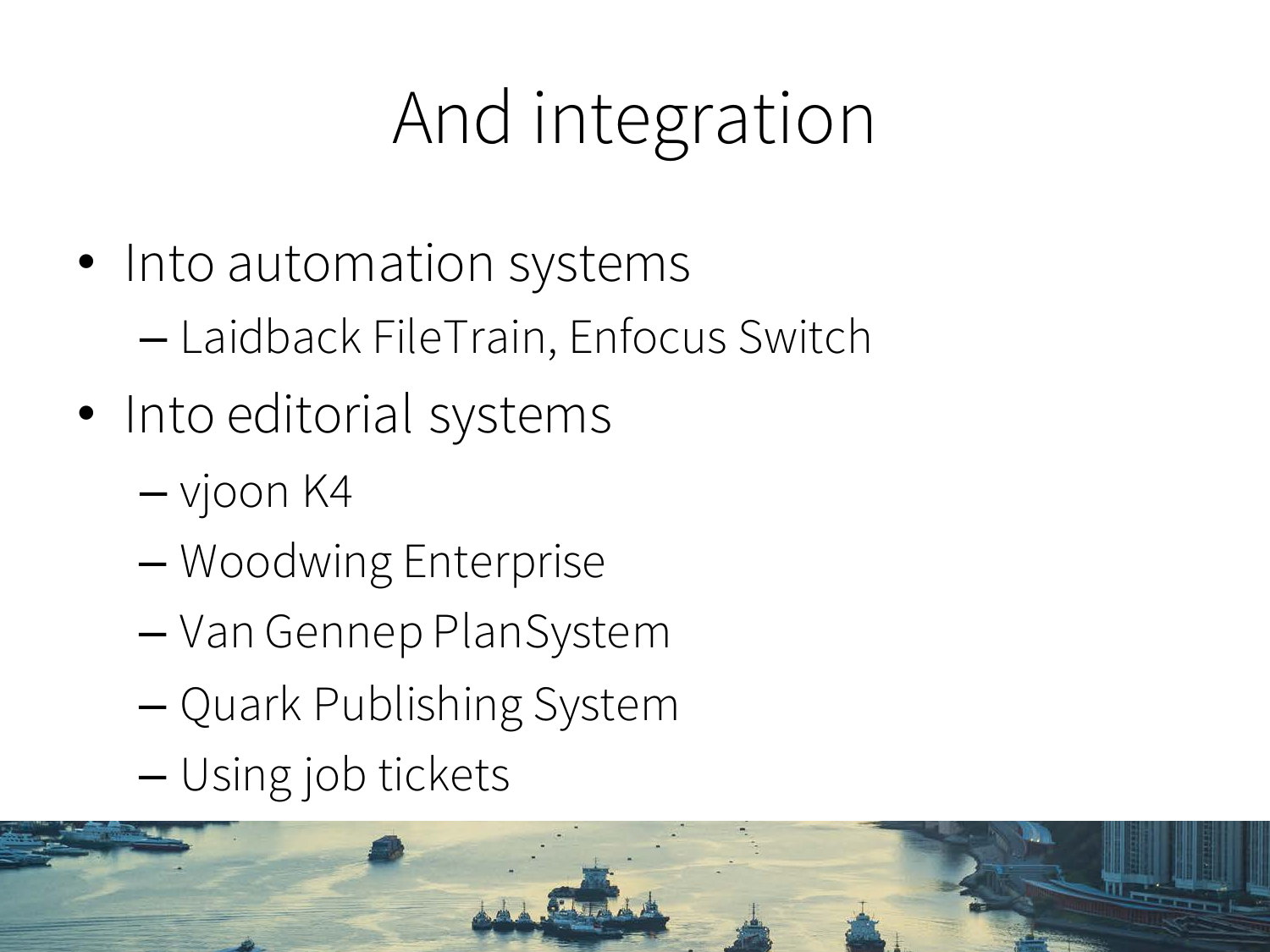## Let's see some automation…

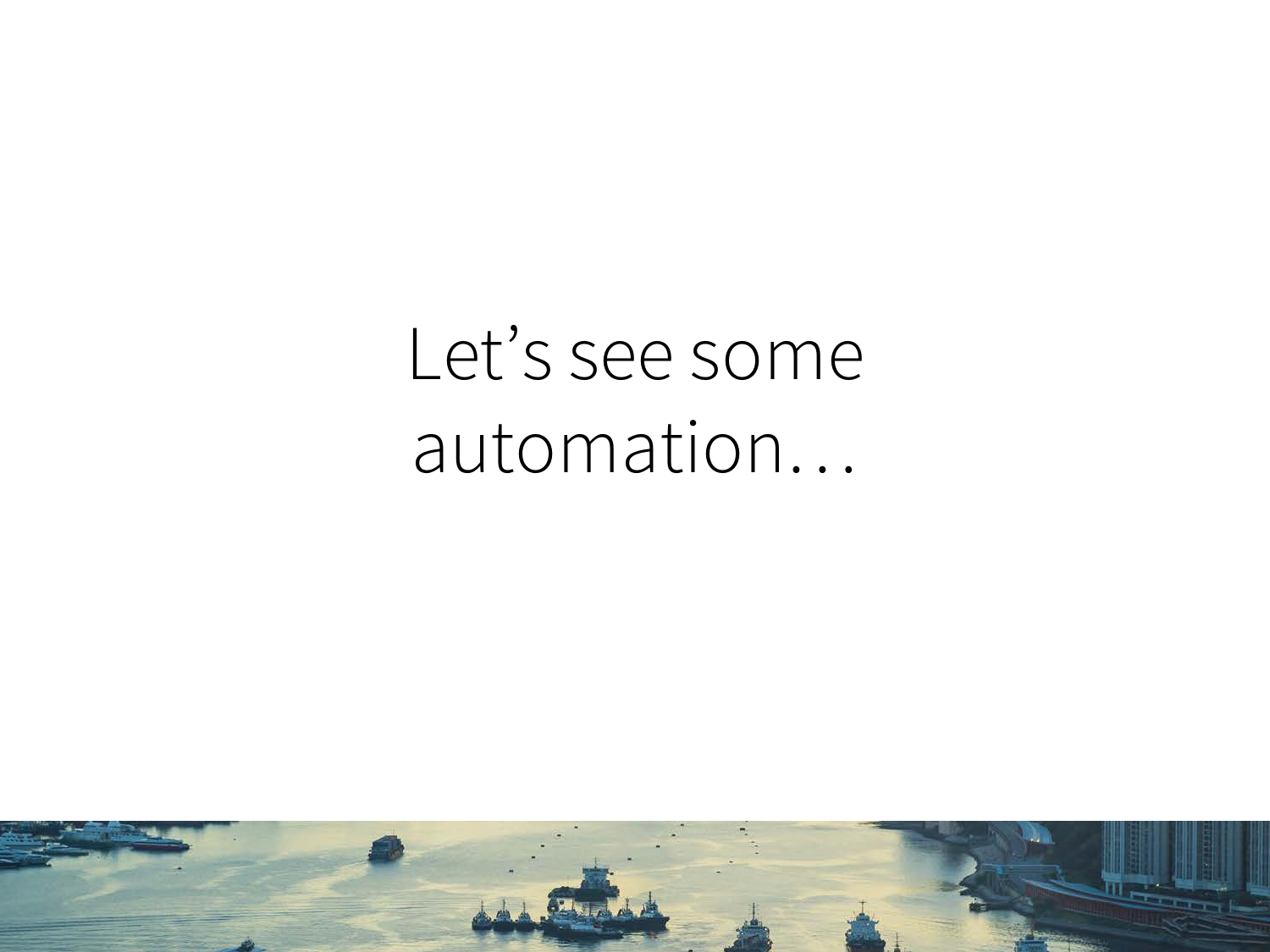## Where to go from here?

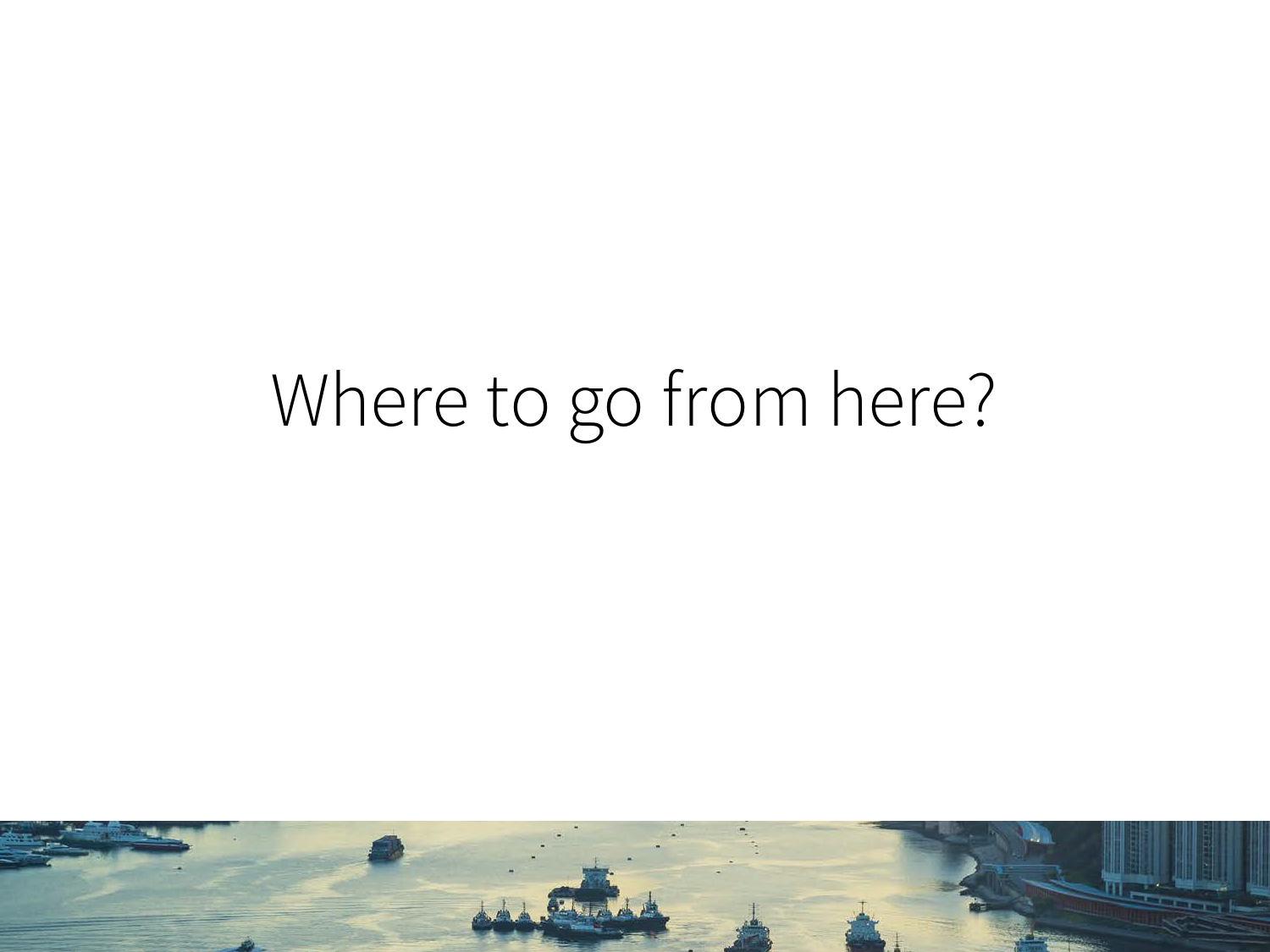#### Next steps

- Find all product information on the axaio or Four Pees web sites
	- www.axaio.com
	- www.fourpees.com
- Download a trial version
- Ask us for a more extensive demo or advice